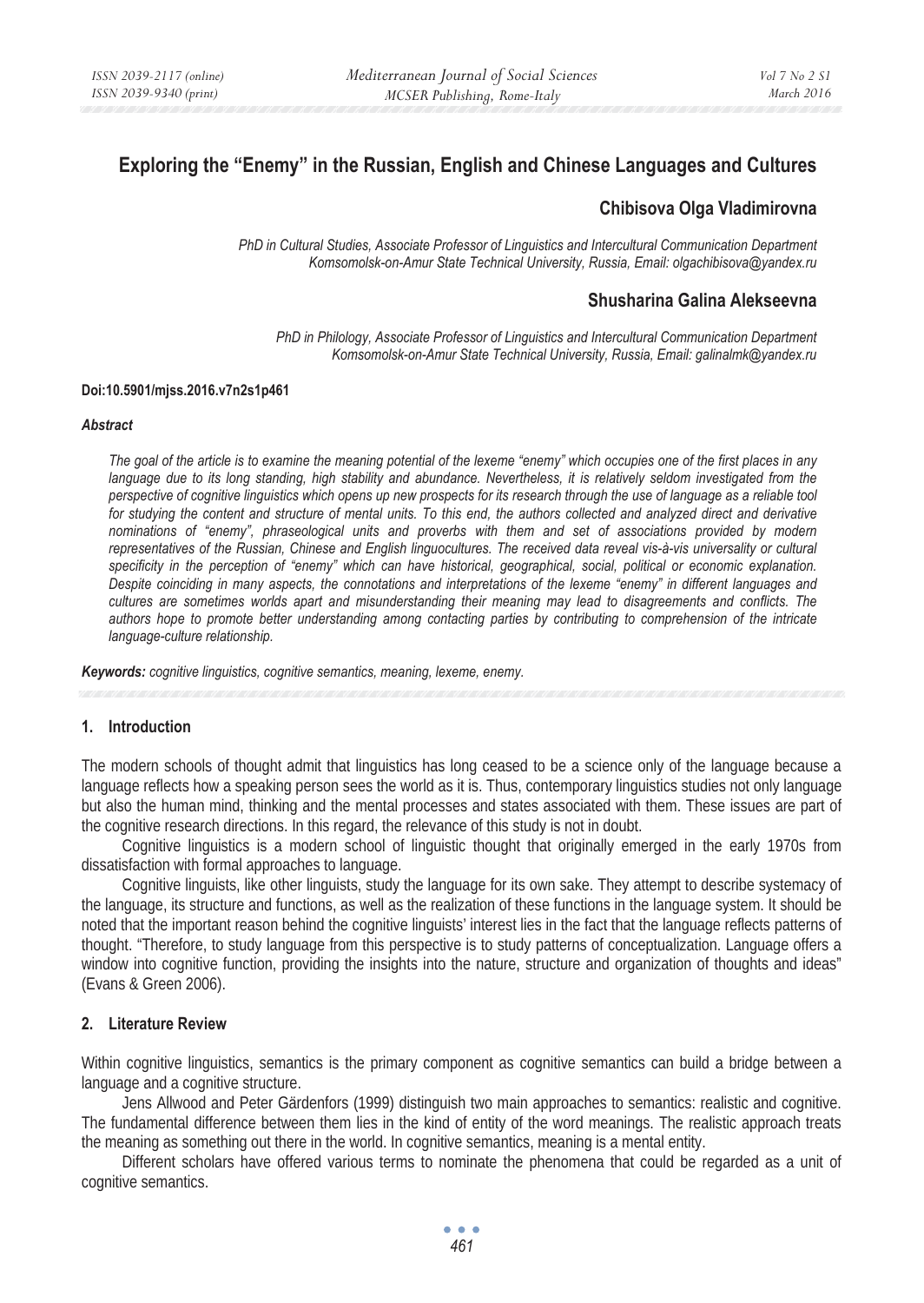Russian linguists have developed the theoretical and methodological basis for the term "concept" which can be regarded as the unit of "world view". Its function is to fix and update the content of the objects actually included in the picture of the world. There have appeared numerous empirical studies of such concepts. Among which the most prominent are the collected monograph "Anthropological linguistics: Concepts. Categories" edited by Yu. M. Malinovich (2003) and collective works "Anthology of concepts" edited by V. I. Karasik and I. A. Sternin (2007). The term "concept" correlates with the term "meaning". The relation between concept and meaning is "the territory where the cognitive space of mind is contiguous with the linguistic mind, where the word opens the way to the concept, where the semantic system of language is correlated to the cognitive structure of mind. As the scope of 'meaning' is increasingly widened to eventually embrace the totality of human experience, both semantics and psycholinguistics merge with cognitive linguistics studying concepts" (Vinogradova 2014).

The linguists in Poland define the concept as mental structures, the researcher needed to explain how to construct reality (Wierzbicka 1997). Russian linguists Dina Mymrina and Maria Abdrashitova (2015) characterize a concept as a unit with a complex structure comprising a figurative-perceptual and figurative-cognitive content, an informative content and an interpretive field. Julia C Strauss and Naomi Quinn (1997) single out cultural models as complex cultural schemas. They ascertain that "cultural schemas may organize domains of experience of all kinds, perceptual or purely conceptual, from simple concepts of single objects or events to elaborate knowledge systems."

The ideas of concepts and conceptual analysis are presented in the works of the Beninese scientist Ray Nwabenu Chikogu (2009), the American scientist Ebru Türkey (2013), the Yakut scientist Marina Kysylbaikova (2014), the Kazakh scientists Aliya Biyazdykova, Taldubek Nurpeiys and Meiramgul Baimuhanbetova (2014), the Hungarian scientist Zoltán Kövecses (2015) and many others.

All the scholars agree that meaning and concepts (or other nominations of the notions) are primarily considered to be cognitive phenomena and should be studied in terms of "operations on information rather than as static entities" (Allwood & Gärdenfors 1999). Every word or expression the speaker uses is associated in his / her mind with a certain mental representation. Moreover, words serve as "points of access to larger-scale knowledge structure" (Evans 2006, p. 193).

The authors of the book "Cognitive semantics: meaning and cognition" (Evans & Green 2006) offer the term "a meaning potential", that is basically "a person's memory of the previous uses of a particular expression and can be seen as the union of all the information the person can associate with the expression". We adopt this point of view in our research. Thus, we can say that a lexeme has a meaning potential that reflects storage of socio-cultural knowledge. Taking culture as an integral part of cognition explains the importance of revealing socio-cultural knowledge.

The following article is devoted to the mental representations of the word "enemy" in three languages and cultures: Russian, English and Chinese.

#### **3. Subject and Methods of Research**

The multi-component structure of the meaning potential can be detected through the analysis of language means of its representation. In cognitive linguistics, knowledge is often treated as a structured experience. At any given time a limited amount of information is realized, so much of it is in the memory. Knowledge is retrieved from the human memory when there is a need to transfer it to other people. This process is connected with transmitting the phenomenon that originally had no language status into verbal (linguistic) form.

Being a "discrete units of collective consciousness", which reflects the object of a real or an ideal world, the meaning potential is present in the national memory of the speakers in the form of "verbal designation of the substrate" which provides storage of acquired knowledge and its transmission from one person to another person and from generation to generation (Babushkin 1996).

This research paper offers an integrated approach to the analysis of the meaning potential that allows synthesizing different understanding of these mental entities. We believe that a person with respect to himself evaluates all information about the world incoming to a person in different channels in a certain way. In the process of cognition and communication, people cannot express their attitude to the world. The main strategy is "to glean what people must have in mind in order to say the things they do" (Strauss & Quinn 1997). This strategy involves extensive analysis of patterns in certain linguistic usages and close analysis of the details of this use.

The content of the meaning potential is constantly saturating, its volume increasing due to new cognitive characteristics. We suggest using cognitive analysis for detecting conceptual characteristics that represent the meaning potential. The cognitive analysis is designed to explain, "why a particular phenomenon occurs, that is, explain the fact that people have always felt intuitively" (Lebedko 2002). It is important to understand that the purpose of the cognitive analysis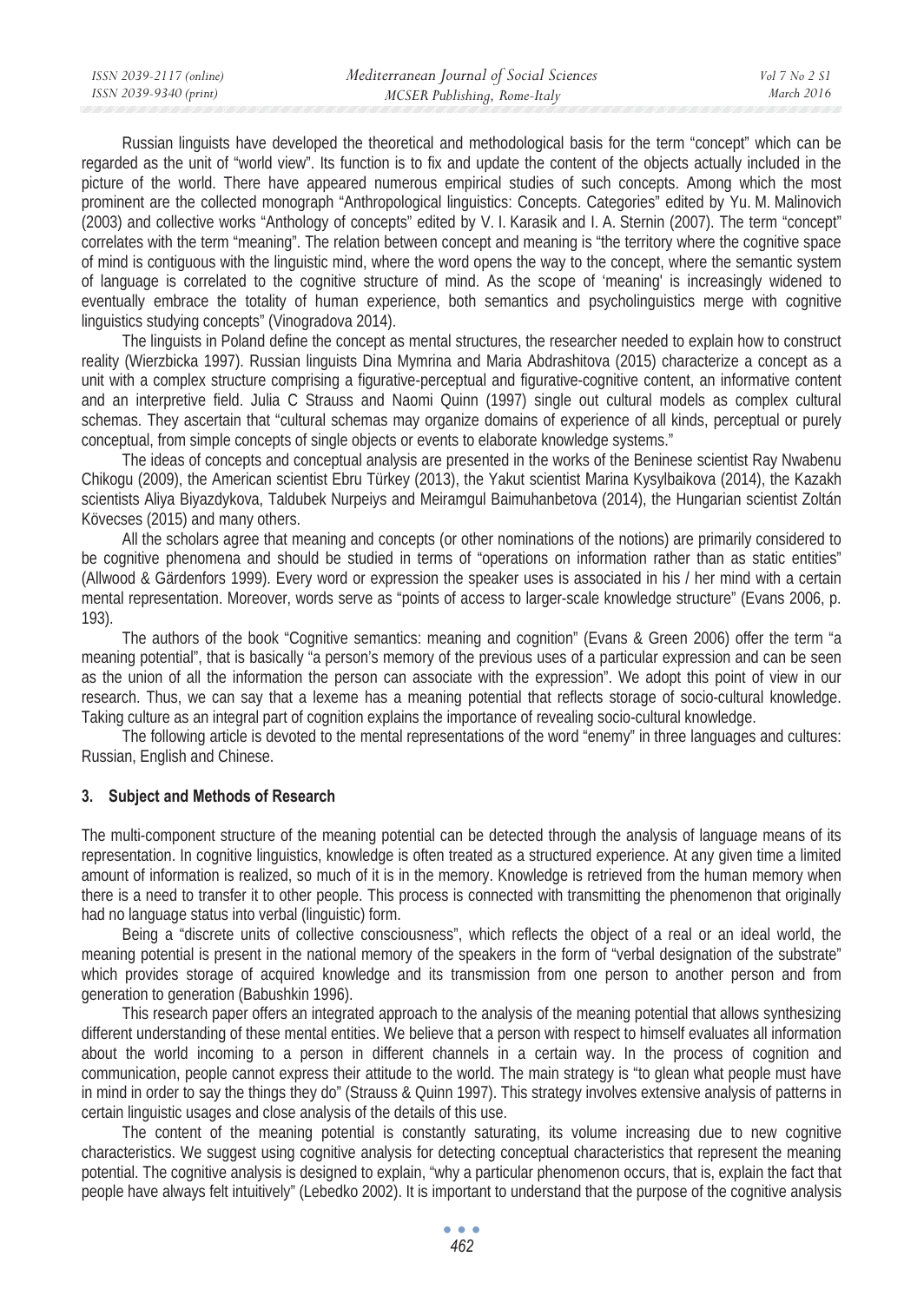is the "establishment of the deep, subconscious, associative links of words in the linguistic consciousness of both the individual and the collective and opening underlying projections of abstract entity to the outside world" (Cherneyko 1997, p. 202).

The above-mentioned method of cognitive analysis consists of several steps.

First, it is important to analyze the paradigmatic relationship of the lexeme that meaning potential is under study. The research of paradigmatic aspect involves, firstly, a description of synonymous word relations of the name of the concept. That is the logical conclusion of the approach that recognizes the correlation of the lexeme to more than one lexical unit.

Second, the cognitive analysis points out the stage of studying word-building links of the concept name. In wordformation language models, structuring of human knowledge is recorded. It is the way a person categorizes the world and captures these categories. Derivational peculiarities go back to the most general categories of the world ontology and provide a glimpse of what structures of knowledge derivatives create for a particular model.

The analysis of syntagmatic connections of the keyword is of certain interest for the study of the meaning potential, that is the consideration of environment of the lexeme, its ability to combine with other words, on the basis of which we can draw conclusions regarding the substantive characteristics of the lexeme.

The fact is that the use of the lexeme reflects understanding of the meaning potential by native speakers, and consolidation and repetition of compatibility models provides broadcasting of cognitive characteristics. "Through compatibility <...> (i.e. language skills) we can reach meaningful fragments given through intuition which it brings to the surface of consciousness" (Cherneyko 1997).

The scientists say that the verbal combinability of the lexeme helps to get output data for projection of the abstract essence on comprehended empirical phenomena.

By studying lexical compatibility of the keyword, we can receive a significant number of cognitive characteristics compared to the amount taken from the dictionary. Identified in this way cognitive characteristics form a group of metaphorical signs. Currently syntagmatic aspect is one of the major aspects of the cognitive analysis.

In cognitive linguistics due to its interdisciplinary, the scientists increasingly apply sociolinguistic methods, such as questionnaires which can help not only in shaping the meaning potential of the nominative field but can be used for the analysis of the meaning potential and the allocation of its constituent cognitive signs. Questioning is a survey carried out in written form using a structured set of questions (questionnaire). This is a method of collecting primary information based on direct or indirect social and psychological interaction between the researcher and the respondent. The widespread use of this method can be explained by its versatility, ease of use and comparative data. A researcher in a short time can get information about real activity, moods, intentions, and estimation of the reality. The advantages of this method are the ability to study large groups of people simultaneously and the relative ease of statistical data.

Further, the authors consider the application of the methods described above in the study of the meaning potential of the lexeme "enemy". The research provides an account of the sorts of cognitive and linguistic operations which must be in place in order to activate socio-cultural knowledge to be revealed. The lexical material for this study is derived from different types of dictionaries. Besides, there are polled 90 young people at the age of 18-25 for identifying the associations provided by them as modern representatives of the Russian, Chinese and English linguocultures.

## **4. Analysis Result**

In the beginning we draw a lexico-semantic analysis of the lexeme "enemy" as lexeme meanings convey the bulk of the contents which reflects a common native speakers' understanding of a phenomenon.

In English "enemy" is: 1 A person who is actively opposed or hostile to someone or something. 2 A hostile nation or its armed forces or citizens, esp. in time of war. 3 A thing that harms or weakens something else (Cambridge Advanced Learners Dictionary & Thesaurus). In Russian, the word "**apar**" has the following meanings: 1 The one who is in a state of hostility, fight against somebody or something; opponent. 2 War enemy. 3 The principal opponent of something (Ozhegov & Shvedova). 4 Something that is harmful, evil (Ushakov). In Chinese " $\frac{4}{50}$ " implies: 1 A person who is bellicose to someone or something. 2 A thing that damages or weakens something else. 3 The one who is a match (ABBYY Lingvo).

Thus, we can detect some concurrence of the meaning in the three languages: someone who is opposed or hostile; something which is injurious or depleting. In Russian and English "war enemy" occupies a special place in the list of meanings whereas in Chinese there as a special notion 敌军 – the enemy army. The differences include the existence of the meaning "demon, devil" of the Russian word "Bpar" which has no counterparts in the English and Chinese definitions. Still, the references to the devil as an old enemy of mankind can be found in the English idioms "the enemy of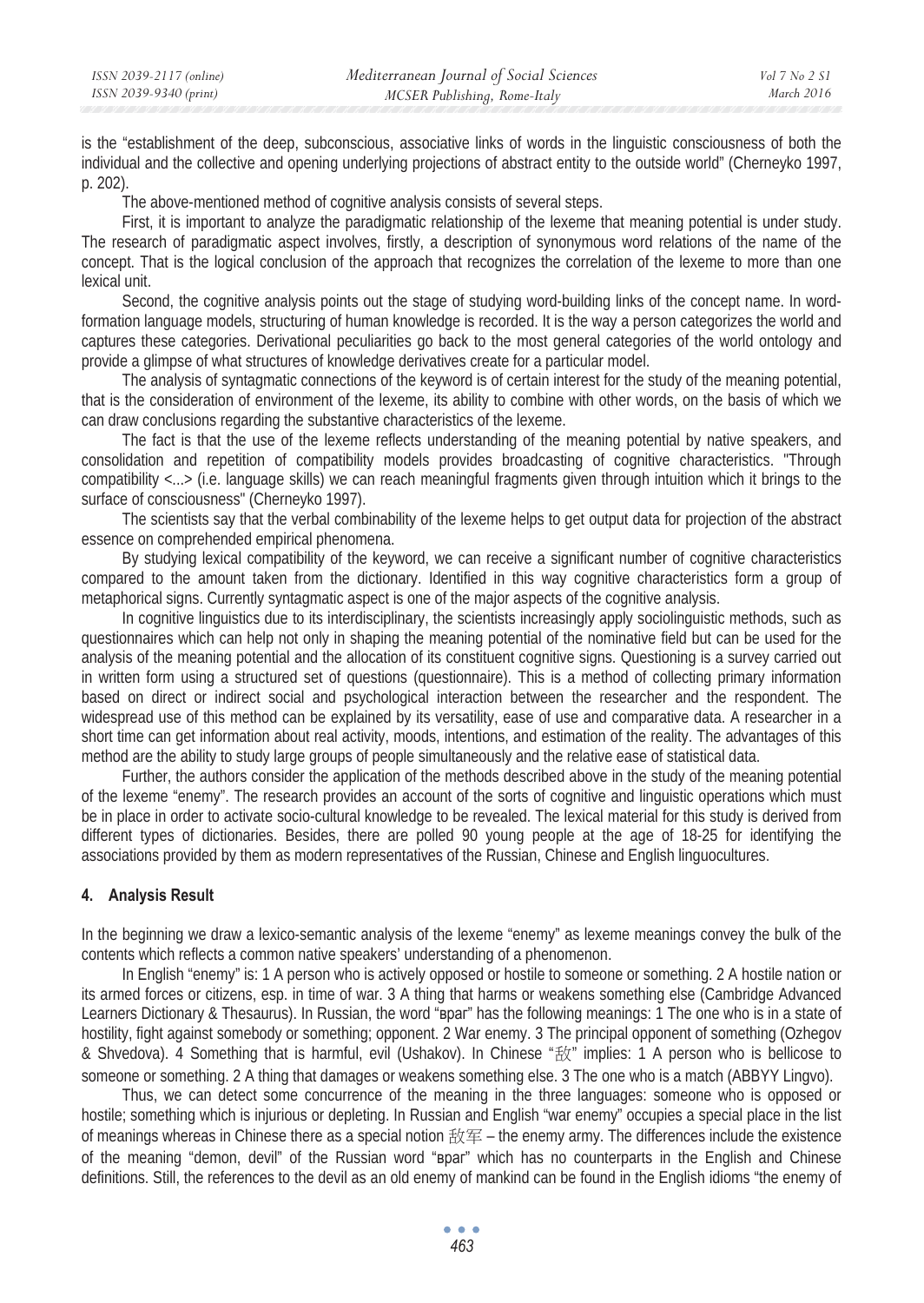| ISSN 2039-2117 (online) | Mediterranean Journal of Social Sciences | Vol 7 No 2 SI |
|-------------------------|------------------------------------------|---------------|
| ISSN 2039-9340 (print)  | MCSER Publishing, Rome-Italy             | March 2016    |

mankind", "the old Enemy", "our ghostly enemy". In Chinese, there is also the embodiment of evil, especially in the religious world, where the enemy of the Buddha hampers good works and beneficent thoughts: 波旬 – an evil spirit, 撒 但 – the Satan or 恶魔 – the Devil; doctrine enemy but it is expressed by means of other hieroglyphs. The Chinese meaning of "敌" as "a match, a formidable enemy" can be found in the English synonym of "enemy" – a rival, but there is no corresponding lexeme in Russian.

Next, we consider the synonyms of the words under study and their correlation in the English, Russian and Chinese linguocultures using for this purpose Thesaurus and Synonyms Dictionaries. Having received a chain of collation we examine it by means of English-Russian, English-Chinese, Chinese-English, Chinese-Russian, Russian-Chinese and Russian-English dictionaries. Such a rigorous, individual selection and the comparison of each word with its admissible alternative of translation reveal new possibilities of its compatibility, relevance in a given context without losing the expressiveness and connotative features. So, we discover the following ten groups of three which have entire consentaneity:

| 1. | opponent       | оппонент    | 反对者 |
|----|----------------|-------------|-----|
| 2. | adversary      | Противник   | 论敌  |
| 3. | antagonist     | антагонист  | 对抗者 |
| 4. | competitor     | конкурент   | 竞争者 |
| 5. | rival          | соперник    | 对手  |
| 6. | foe            | недруг      | 仇敌  |
| 7. | combatant      | <b>BOWH</b> | 战士  |
| 8. | nemesis        | ненавистник | 夙敌  |
| 9. | opposition     | неприятель  | 敌人  |
|    | 10. contestant | конкурсант  | 洗手  |
|    |                |             |     |

Then there are some other synonyms of the English lexeme "enemy" such as challenger, opposer, disputant which have relevant counterparts in Russian (зачинщик; лицо, подающее возражение; спорщик) and in Chinese (扇动者, 异议人, 好争论的人) but they are not synonymous with "**Bpar**" and "敌" in their languages. On the other hand, the synonym ring of Russian "Bpar" embraces such lexemes as "недоброхот" (ill-wisher), "зложелатель" (ill-wisher), "недоброжелатель" (ill-wisher), "супостат" (adversary), "преследователь" (persecutor), "гонитель" (persecutor), "обидчик" (offender), "злоумышленник" (malefactor), "arpeccop" (aggressor), "кровник" (the one who is in vendetta with another clan), "лиходей" (evildoer), "злопыхатель" (malignant person), "притеснитель" (oppressor). In Chinese it includes 情敌 (rival in love), 仇人 (hater), 仇方 (hostile party), 公敌 (common foe), 冤家 (bitter enemy), 大敌 (powerful enemy), 外寇 (foreign invaders), 外敌 (foreign enemy), 假想敌 (imaginary enemy), 天敌 (predator, natural enemy), 头抵 (main enemy, rival), 宄 (traitor, secret enemy), 民贼 (traitor, enemy of the people), 寇仇 (enemy, bandit), 寇敌 (bandit, invader), 政敌 (political opponent), 贼 (thief, swindler, traitor), 卖国贼 (traitor of motherland), 阶级敌人 (class adversary), 冤头 (unfair head).

As it can be seen now the synonym ring of lexeme "enemy" enlarges and particularizes its first meaning "A person who is actively opposed or hostile to someone or something" by including in it different categories of people specific for each linguoculture. In English they are challengers, opposers, disputants; in Russian – ill-wishers, persecutors, offenders, malefactors, aggressors, people who are in vendetta, evildoers, malignant persons, oppressors; in Chinese – rivals in love, haters, foreign invaders, predators, traitors, enemy of the people, bandits, thieves and unjust bosses.

Notwithstanding a large meanings scattering it is obvious that all of them have negative connotations. The concept "enemy /  $\beta$ par /  $\frac{1}{2}$  is connected not only with people's daily lives, but it is also of a religious, military, and psychological character. The synonym ring makes it clear that an enemy is a malign person who takes a gloating delight in someone else's misfortune or unhappiness. Hostility may be expressed in hatred, rage, cruelty, lust for destruction, defamation, cynicism, fault-finding, mockery, and disgust. But it can also show itself in equanimity, the desire to move away from an irritant or an offender. The Satan in religious and mythological ideas is the main enemy of heavenly forces; it is the highest personification of evil, which pushes the person on the path of spiritual death. A war enemy is a real and even more dangerous power, because in the course of military actions people can lose the most precious thing they have – their lives. Along with this, internal conflict, unstable state of mind can lead to self-abasement and mental anguish, as life becomes meaningless without development.

The further step of research is examining phraseological units and set expressions as they contain a polysemantic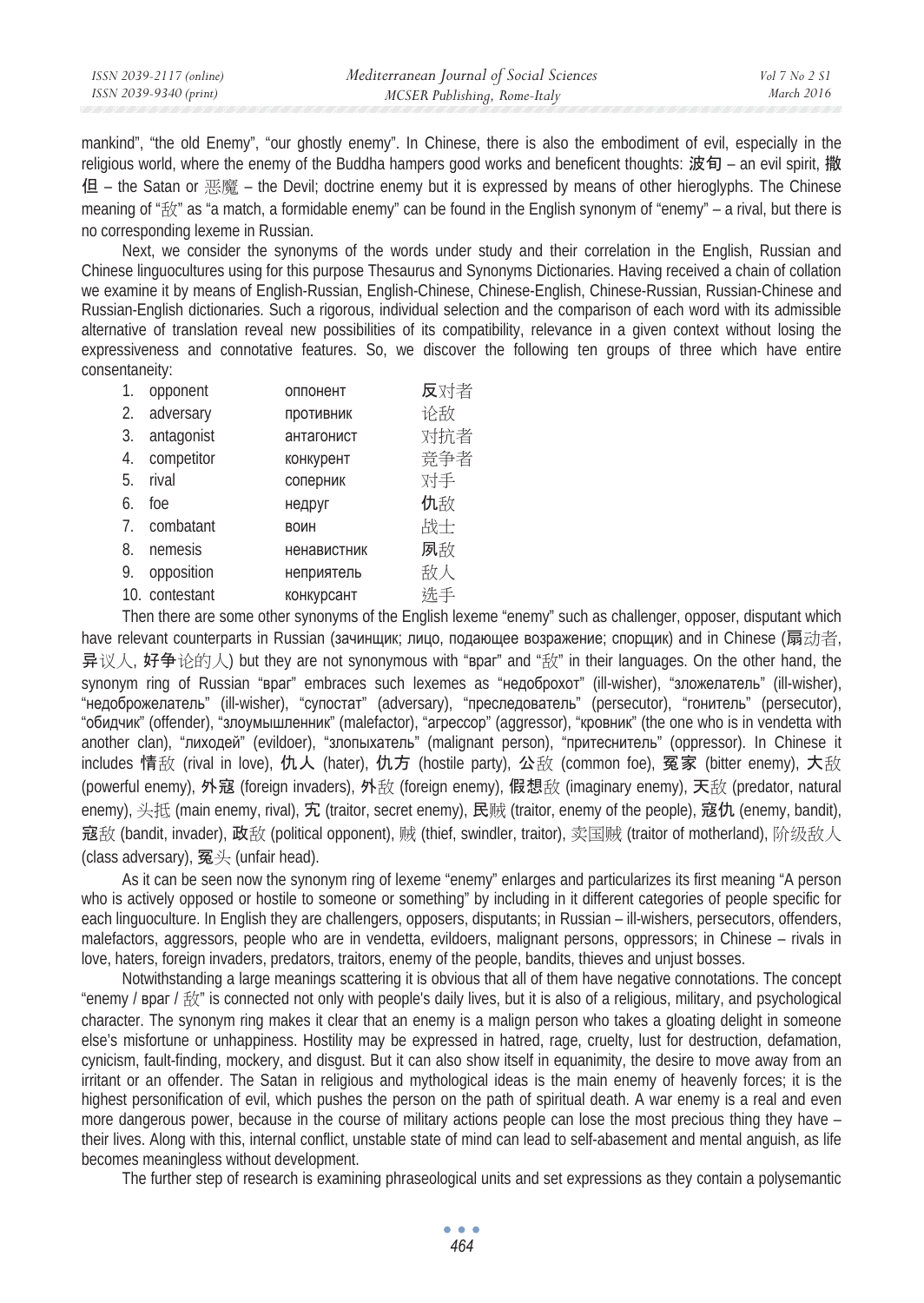| ISSN 2039-2117 (online) | Mediterranean Journal of Social Sciences | Vol 7 No 2 S1 |
|-------------------------|------------------------------------------|---------------|
| ISSN 2039-9340 (print)  | MCSER Publishing, Rome-Italy             | March 2016    |

explicit microcosm. They can be rightly called a crystal of the people's thoughts in a certain age which means that by a detailed review of the language units one can identify in their figurative meaning the characteristics of the national culture of the people as a whole. We classify them on the basis of similarities or differences in English, Chinese and Russian languages and get the following identical units.

- 1. The best is often the enemy of the good. 物极必反. Лучшее враг хорошего.
- 2. Ве one's own enemy. 你最大的敌人是你自己. Твой самый большой враг ты сам.
- 3. The enemy of my enemy is my friend. 敌人的敌人就是同伴. Bpar вpara друг.
- 4. Keep your friends close, and your enemies closer. 百戰不殆 Если знаешь врага и знаешь себя не погибнешь и в сотнях боёв.
- 5. You may find the worst enemy or best friend in yourself. 你最大的敌人是你自己. Самый главный мой  $B$ раг – это я сам.
- 6. One enemy can do more hurt than ten friends can do goods. 朋友千个, 冤家一个多. Один враг делает больше зла, чем сто друзей добра.
- 7. My tonque is my enemy. 祸从口出. Язык мой враг мой.
- 8. Allies are the enemies who have a common enemy. –遠交近攻– Союзники это враги, у которых есть общий враг.
- 9. One enemy can do more hurt than ten friends can do goods. 朋友千个好, 冤家一个多. Один враг делает больше зла, чем сто друзей добра.

It is noteworthy that the phraseological units and set expressions describe situations which are similar and typical in logical content, differing only in the individual language elements, realities and ethno-cultural features. This is their main unifying feature.

We have identified the following English proverbs, which have no analogues in the Russian and Chinese languages.

- 1. How goes the enemy?
- 2. The great enemy (the last enemy).
- 3. Never tell your enemy that your foot aches.
- 4. Poverty is an enemy to good manners.
- 5. Poverty and ignorance are the enemies of progress.
- 6. The first year let your house to your enemy; the second to your friend; the third live in it yourself.
- 7. No worst pestilence than a familiar enemy.
- 8. Be a friend to one, and an enemy to none.
- 9. Trust not a new friend or an old enemy.
- 10. Don't boast until you see the enemy dead.
- 11. Speak well of your friend, of your enemy say nothing.

The specific Russian proverbs are:

- 1. Не так опасны удары друга, как поцелуи врага. Friend's blows are not so dangerous as enemy's kisses.
- 2. Грозен враг за горами, а грозней за плечами. The enemy is formidable a long way off but it is more formidable just behind.
- 3. Лучше вода у друга, чем мёд у врага. It is better to accept water from your friend than honey from your enemy.
- 4. Напуганный враг побежденный враг. Frightened enemy is vanquished.
- 5. Врага преследуй, но не по следу, а по пятам. Persecute your enemy not on the track but on the heels.
- 6. Ручаясь за друга, предаешься врагу. Vouching for your friend, you abandon yourself to your enemy.
- 7. Завтрак съешь сам, обед раздели с другом, ужин отдай врагу своему. Eat breakfast yourself, share dinner with a friend, and give supper to your enemy.
- 8. Враг хочет голову снять, а бог и волоса не дает. The enemy wants to remove your head, and God does not allow taking your hair.
- 9. Бойся друга, как врага. Fear your friend as if he might become your enemy.
- 10. Больше друзей больше и врагов. The more friends you have, the more enemies you get.
- 11. В поле враг, дома гость: садись под святые, починай ендову. In the field you are an enemy, in the house – a guest: take a seat of honor and begin to eat.
- 12. Дорога воля гони врага с поля. If you value your freedom chase the enemy from the field.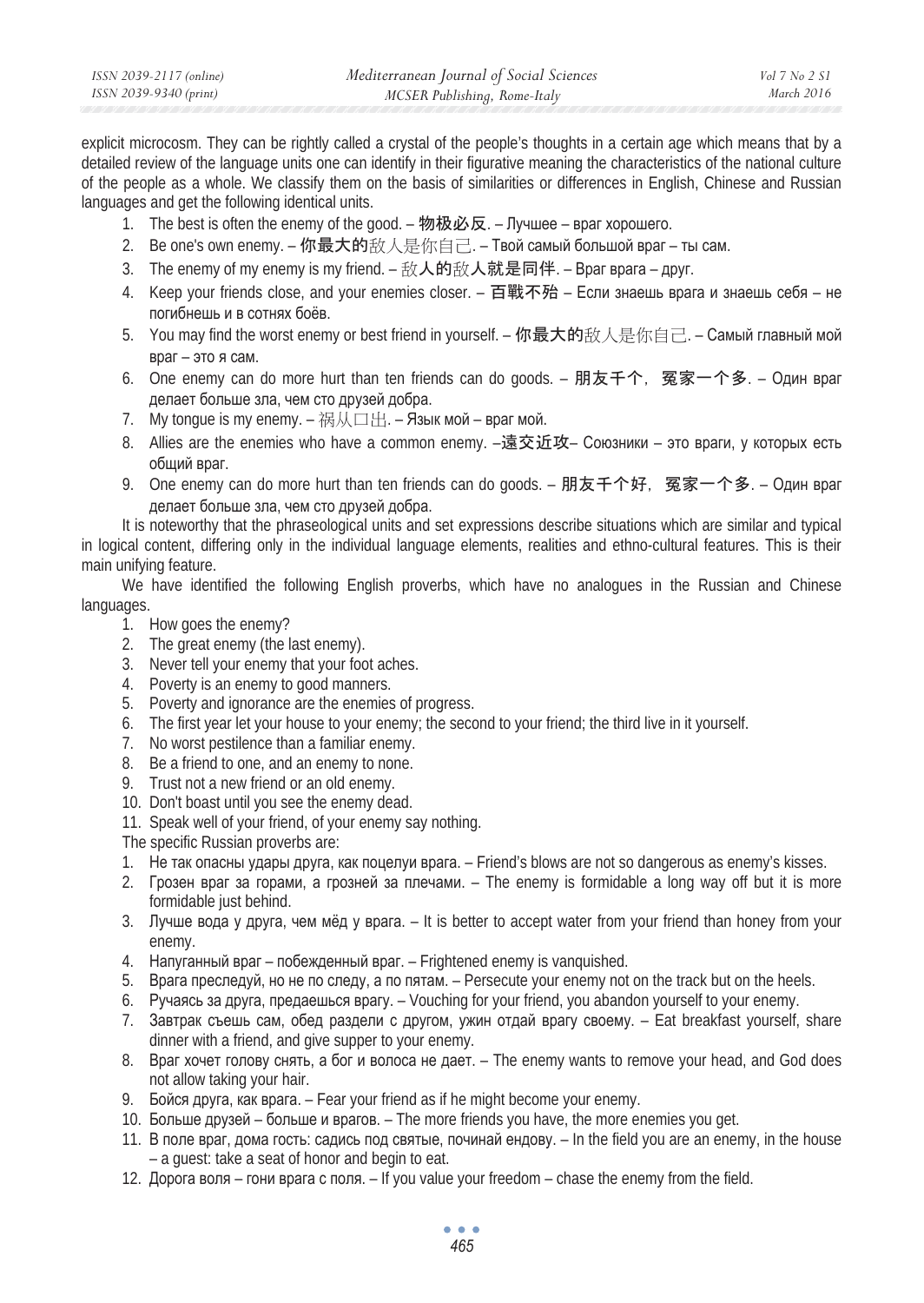The study identified a large number of cultural-specific Chinese proverbs.

- 1. 不共戴天 Not to live together (with the enemy) under the same sky (to blaze with deadly hatred).
- 2. 山木自寇 Mountain tree is its own enemy (because of its value).
- 3. 如果长时间坐在河边, 你就会看到漂流敌人 的尸体. If you sit on the riverside long enough, you will see the body of your enemy floating down.
- 4. 福将 A happy commander (the one from whom the enemy flees without accepting battle).
- 5. 优柔寡断是事的敌人– Indecision is the enemy of business.
- 6. 为渊敺鱼 To drive the fish into the depths of the waters (to play into your enemy's hands).
- 7. 与人刃我, 宁自刃 It is better to die from your own sword than from enemy hands.
- 8. 如临大敌 As if in the face of strong enemy (about tense situation).
- 9. 望尘知敌 To determine the number of enemy by the dust they raised (on the ability of the military).
- 10. 四面楚歌 From every quarter the songs of chustsev are heard (to be surrounded by enemies).
- 11. 怨親平等 To treat equally enemies and friends.
- 12. 折锋 zhé fēng To break edge (to take down enemy's pride).
- 13. 靡敵不荒 There is no enemy who would not suffer a defeat.
- 14. 不可失也 If the enemy has a weakness, it cannot be lost.
- 15. 打草惊蛇 To beat the grass to startle the snakes (to incur the attention of the enemy by an incautious act).
- 16. 首先为敌人输女人, 然后战败 To lose first woman, then battle to the enemy.
- 17. 疾惡如仇 To hate evil people like one's own mortal enemy.
- 18. 穷寇勿追 Do not pursue the enemy caught in a bind.
- 19. 以逸待勞 To wait in peace for the tired enemy.
- 20. 国魏救趙 Attack where they yield but not where they rebuff.
- 21. 借刀殺人 To kill with someone else's knife.
- 22. 隔岸觀火 To watch the fire from the opposite bank.
- 23. 没有敌人,那么就没有战争) When there is no enemy, there is no war.
- 24. 最好的的战争就是没发生的战争 The best fight is the one that never took place.

From the above examples of Russian, Chinese and English phraseological units and set expressions about the enemy we can conclude that the meaning potential of "enemy" in the Russian, English and Chinese languages is largely the same. The enemy is perceived as a person or group of people who hate the subject (or ignite the hatred of the subject) and seek to harm the latter. It is therefore necessary to be vigilant against enemies, no matter how small or harmless they might seem, and never overlook them. In addition, it is accentuated that even a friend can become an enemy, so one must be careful with a friend too. Moreover, sometimes people may turn into their own enemy, if they do not control their words and deeds. On the other hand, the enemy can become an ally of the subject, if they want to unite against the third party, or even a friend, if the subject makes this effort.

At that we should note these set expressions are directly related to the mythology, legends, folk symbols, without knowing which one can't decipher their meaning. Their content for people unfamiliar with a particular culture (in this case with the Russian, English and Chinese) will be hidden, incomprehensible, and sometimes absurd. That is why the acquirement of national specifics facilitates communication of representatives of different ethno-cultural communities.

For example, if the English believe that a familiar enemy is worse than bubonic plague, the Russians are confident that "the studied enemy is easier to be fired at" and the Chinese are in solidarity with them, as they believe that one should take advantage of any vulnerable spot in his enemy. On the other hand, when the Russians teach to pursue the enemies as closely as possible and frighten them into surrendering, the Chinese, on the contrary, fear that the enemy, trapped in a desperate situation, is capable of every wickedness, so it is best to cease hostilities. They consider that one can attack the inferior, but not an enemy who can fight back, or which is more prudent to watch the enemy from afar – let dissension brew and unrest grow in the enemy camp, one need to stay away from it and wait for it tol collapse. Therefore, they declare to be good and happy such a commander, who can determine the number of the enemy on the dust they raised and from whom the enemy runs without taking the fight. In the English culture, they preach kindness as a weapon in this case: "Be kind to your enemies; nothing annoys them so much." In the British and Russian linguocultures one can share shelter and food with the enemy, in the Chinese linguoculture one cannot live with the enemy even under the same sky. If the Russians consider that to die in a battle with the enemy is a valor, the Chinese people prefer to die on their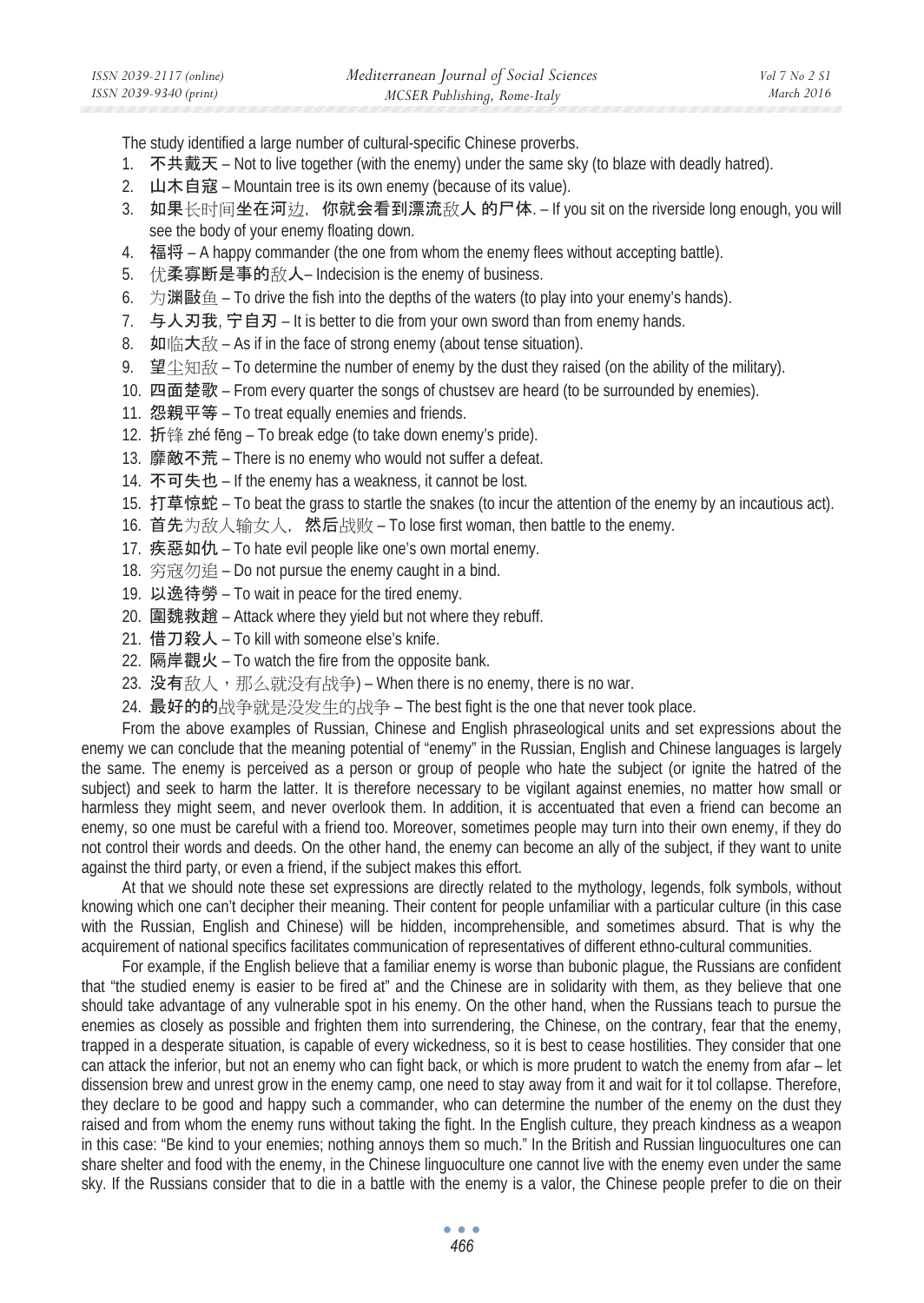own sword. In general, for them it is more advantageous to fight without a battle and to have the enemy defeated just by waiting.

The last step of research was conducting surveys on their perception of the meaning potential of the lexeme "enemy" among the Russians, the Americans and the Chinese. The study was conducted through the Internet and involved 90 young people (30 from each culture) from 18 to 25 years old. The respondents were asked to perform three tasks as follows:

- I. Write 5 words which you associate with the word "enemy".
- II. Continue the following sentence:
	- 1. When I see a person whom I consider to be my enemy, I feel …
	- 2. When I encounter a hostile response I …

The Russian-speaking respondents named more than 160 associations, the most wide-spread among which are (references percentage): evil (10%), foe (8,7%), hatred (8,5%), opponent (5.6%), competition (5%), war (4,4%), betrayal (3,8%), bad man (3,7%), enemy (3,5%), danger (3,1%), hexad (2,5%). In their turn, the interviewees from China gave the following most common answers (total of 100 associations): foe (12%), opponent (7%), confrontation (7%), and war (5%). Among 100 associations of the Americans there prevailed such as foe (10%), terrorists (8%), opponent (6 %), fighter (6 %), war (5 %), government (5%), weapon (4%), gangsterism (2%), racism (2%), jeopardy (2%), battle (2%), folks (2%), ghost (2%).

So, the apparent concurrences of associations are foe, opponent and war; moreover, the percentage of them is about the same in the three cultures. Besides, it is an interesting fact that some Russians and Americans mentioned supernatural forces (six as symbol of Devil and a ghost) as their enemies. Speaking about ethno-cultural differences we should mark out that the Russians constitute a link with factors connected with personal emotional characteristics (evil, hatred, danger, betrayal), while the Americans think mostly in this regard about collective targeted hostile actions (terrorism, gangsterism, racism).

The perception of an enemy coincides and varies in the cultures under study as well. The Russians sense enmity (20%), anger (13%), indignation (13%), indifference (10%), caution (10%), alertness (7%), uneasiness (7%), irritation (7%), disgust (7%), embarrassment (3%), and aggression (3%). The Chinese described their feelings as indifference (27%), alertness (13%), enmity (13%), worsening of mood (10%), contempt (7%), concentration (7%), anxiety (7%), wish to act (7%), fit of energy (3%), and craving for wrangling (3%), desire to mock (3%). The Americans speak about fright (23%), alertness (10%), indifference (10%), anger (10%), irritation (10%), caution (7%), wish to survive (7%), desire to mock (7%), pity (7%), wish to act (3%), indignation (3%), and their own advantage (3%).

The concurring feelings are alertness, enmity and irritation, which can be easily explained as an enemy, is definitionally dangerous and harmful. Still, a rather significant percentage of people (10% of the respondents from Russia and the USA, and 27% of the respondents from China) do not pay much attention to his appearance within eyeshot. The significant characteristic is that the prevailing reaction to meeting an enemy substantially differs in the three countries: Russia – enmity (20%), China – indifference (27%), the USA – fright (23%). The marginal difference is constituted by the responses uneasiness (7%) and disgust (7%) of the Russian pollees; contempt (7%) and concentration (7%) of the Chinese ones and wish to survive (7%) and pity (7%) of the American ones. Three respondents (one Chinese and two Americans) feel like deriding their enemies.

As far as the behavior of the respondents is concerned the Russians try to avoid coming into conflict (43%), to counteract (17%), to compromise (10%), to act depending on the situation (7%) or in much the same way (7%), to inquire into the cause of hostility (7%), to attack (3%), to feel sorry (3%) and alter themselves (3%). The Chinese also choose avoiding conflict (20%) or counteracting (13%), they yield to (13%) or disregard their enemy (17%), attack (10%), keep silent (10%), act depending on the situation (7%), seek reconciliation (7%) and inquire into the cause of hostility (3%). The Americans gave such answers to the question on the character of their actions in case of hostile response as counteracting (33%), avoiding conflict (27%), acting depending on the situation (17%), attacking (10%), trying to get the upper hand (4%), asking friends to support (3%), holding their own (3%), wondering at the enemy's low IQ (3%).

It leaps to the eye that about half of the pollees in each country prefer either to avoid coming into conflict (Russia – 43%, China – 20%, the USA – 27%) or counteracting (Russia – 17%, China – 13%, the USA – 33%), at that the Russians and the Chinese tend to choose the first action and the Americans – the second. The reaction to hostility for some people depends on the situation (Russia – 7%, China – 7%, the USA – 17%). 10 % of the Chinese and the Americans and 3% of the Russians attack the offender. In contrast to the Americans who try to get the upper hand and hold their own, some Russians and the Chinese try to compromise or yield (10% and 13% correspondingly), inquire into the cause of hostility (7% and 3% correspondingly). It is peculiar for the Chinese that they can ignore hostility (17%), keep silent (10%), and even seek reconciliation (7%).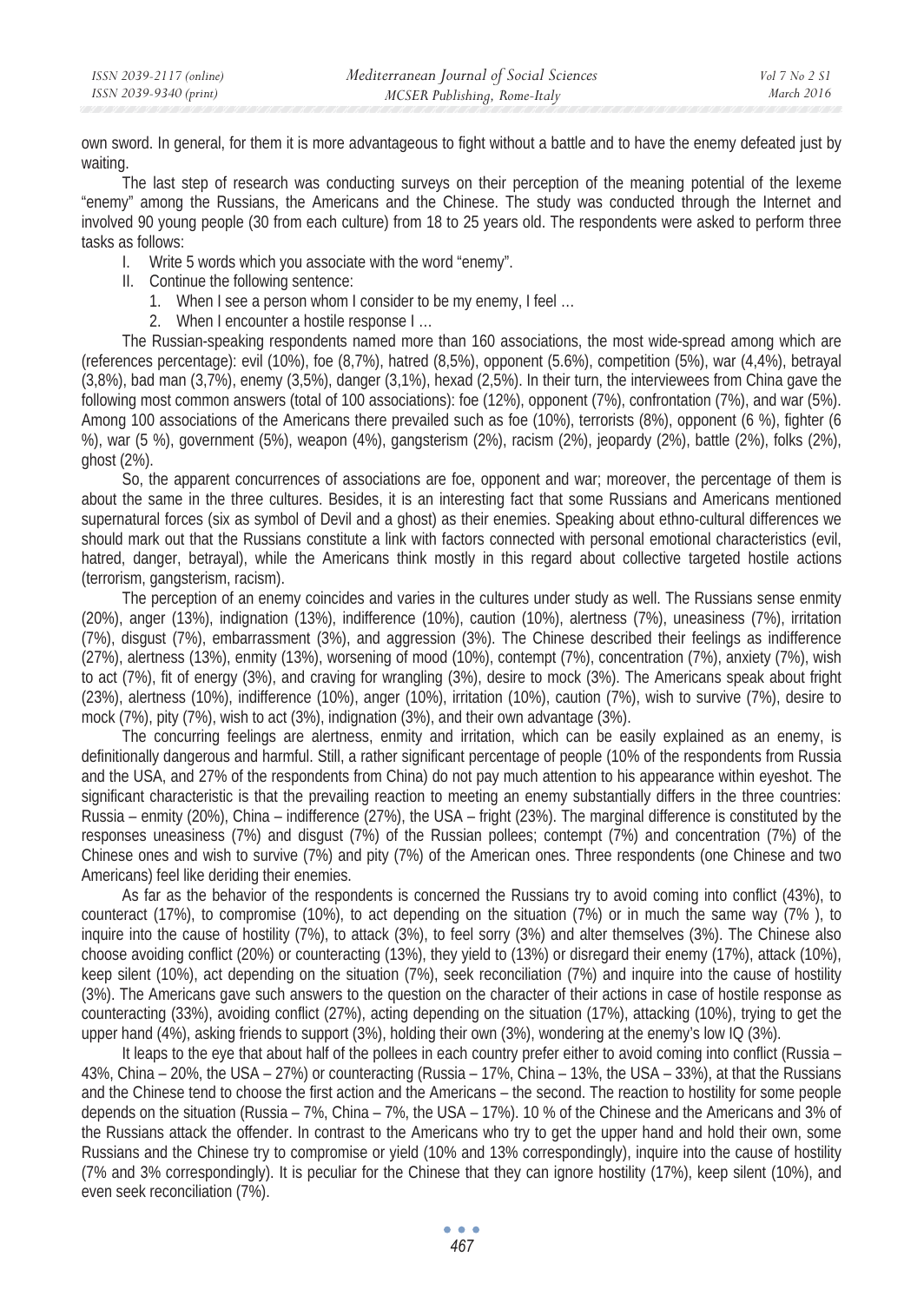#### **5. Conclusion**

Summing up the analysis of the meaning potential of the lexeme "enemy" in Russia, China and the USA, we can conclude that there are both similarities and differences in the perception of the enemy in three cultures.

First of all in the dictionary entries of the three languages "an enemy" is a person or thing that is dangerous because if hostile attitude of the first and harmful nature of the second. The meaning "war enemy" is specially stipulated in the dictionaries because as such it transcends the individual level and reaches the collective one (from one person to a large group of people or the whole country). In spite of the fact that English and Chinese dictionaries do not define "an enemy" as "demon, devil" (like the Russian ones), this concept is also connected with the embodiment of evil in these cultures. In contrast to Russian and English, the Chinese dictionary entries add on "a match" to the above-listed meanings of "an enemy".

The common for the three languages synonyms to "enemy" are opponent, adversary, antagonist, competitor, rival, foe, combatant, nemesis, opposition, contestant. The ethno-cultural specificity resides in such English words as challengers, opposers, disputants. In Russian the "enemy" synonym ring includes ill-wishers, persecutors, offenders, malefactors, aggressors, people who are in vendetta, evildoers, malignant people, and oppressors. In Chinese rivals in love, haters, foreign invaders, predators, traitors, bandits, thieves and unjust bosses are considered to be enemies too.

The popular wisdom, reflected in phraseological units and set expressions of the Russian, English and Chinese languages, coincides in many aspects. As the enemy is very dangerous, he should never be neglected. More than that, you never know who your enemy is because the roles are easily changed and in some situations, your friend may become your enemy and vice versa. The Russians and the Chinese prefer to deal with a familiar enemy, but they are at variance on the point regarding the pursuit of the enemy. While the Russians revere the death in the battle, the Chinese esteem a bloodless victory without fighting.

Present-day representatives of these cultures associate "enemy" mostly with foe, opponent and war enemy. Some Russians and Americans think about supernatural forces in this connection. The ethno-cultural difference is that the Russians name interpersonal relations while the Americans recall a particular idea of intergroup actions. The coincident feelings at the sight of an enemy are alertness, enmity and irritation though a rather big percentage of people in each country chose to ignore him. But the predominant feelings differ: they are enmity in Russia, indifference in China and fright in the USA. Some Russian pollees mentioned uneasiness and disgust, the Chinese ones tell about contempt and concentration, the American ones impart their wish to survive and pity for the enemy. Three respondents experience a desire to deride their enemies. Notwithstanding the feelings or due to them, the most preferable actions are avoidance of a conflict and counteraction to the hostility, which depend on the circumstances. In some cases, it can even be the attack against the offender. The ethno-cultural feature of the Chinese is that they can disregard enmity, observe silence on the point or strive for settlement of relations. Some Americans try to have their way and score a victory in the collision, just when some Russians and the Chinese prefer to establish the reason of hostility and settle a dispute by mutual concession.

#### **References**

ABBYY Lingvo. [Online] Available: http://www.lingvo-online.ru/ru/Translate/zhCN-ru/%E6%95%8C (December 12, 2015).

- Allwood, J. & Gärdenfors, P. (1999) *Cognitive semantics: meaning and cognition*. Amsterdam / Philadelphia: John Benjamin's Publishing Company.
- Babushkin, A. P. (1996). Types of concepts in lexical and phraseological system of language. [Tipy konceptov v leksikofrazeologicheskoj semantike jazyka]. Voronezh: Publishing house of Voronezh State University Press (in Russ.).
- Biyazdykova, A. A., Nurpeiys, T. A. & and Baimuhanbetova, M. B. The Studying of the "Happiness" Concept in the Kazakh Language. *Middle-East Journal of Scientific Research*. 19 (5), 712-715.
- Cambridge Advanced Learners Dictionary & Thesaurus. Cambridge University Press. [Online] Available: http://www.rbcdaily.ru/politics/ 562949982915989 (November 2, 2015).
- Cherneyko, L. O. (1997). *Linguistic and philosophical analysis of the abstract name*. [Chernejko, L.O. Lingvo-filosofskij analiz abstraktnogo imeni]. Moscow, Moscow State University Publ. (in Russ.).
- Chikogu, R. N. (2009) Power in politeness. A pragmatic study of the linguistic concept of politeness and change in social relations of power in Wole Soyinka's The Beatification of Area. *English Text Construction*. Vol. 2:1, 70-90.
- Evans, V. (2006). Lexical concepts, cognitive models and meaning-construction. *Cognitive linguistics*, 17-4, 491-534.
- Evans, V. & Green, M. (2006). Cognitive linguistics: an introduction. Edinburgh University Press Ltd.
- Karasik, V. I. & Sternin, I. A. (2007). *Anthology of concepts*. [Karasik V.I., Sternin I.A. Antologija konceptov]. Moscow, Gnosis Publ. (in Russ.)
- Kövecses, Z. (2015). Surprise as a conceptual category. *Review of Cognitive Linguistics*. 13:2, 270-290.